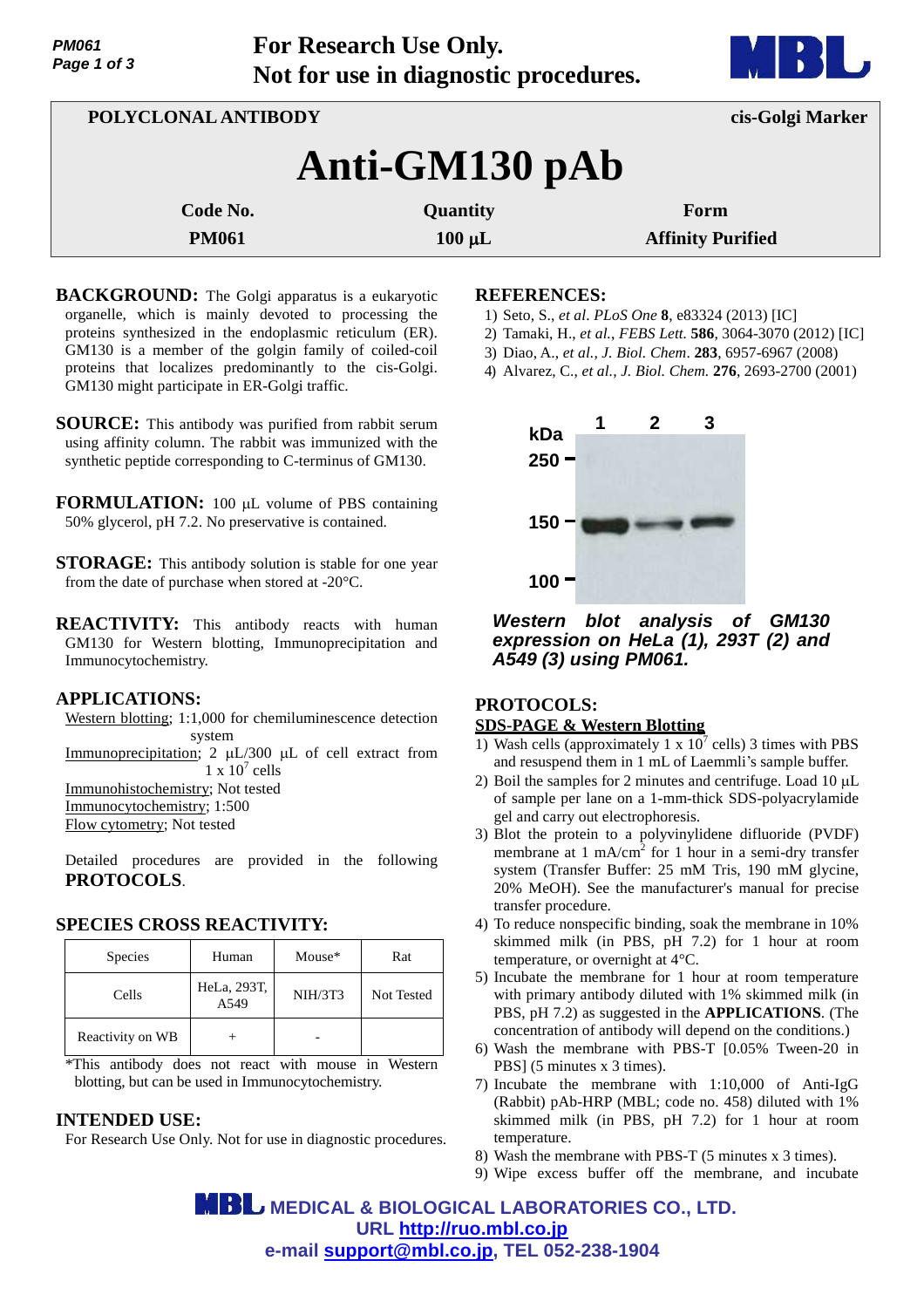membrane with an appropriate chemiluminescence reagent for 1 minute.

- 10) Remove extra reagent from the membrane by dabbing with a paper towel, and seal it in plastic wrap.
- 11) Expose the membrane onto an X-ray film in a dark room for 3 minutes. Develop the film under usual settings. The conditions for exposure and development may vary.

(Positive controls for Western blotting; HeLa, 293T, A549 and Jurkat)



*Immunoprecipitation of GM130 from HeLa with normal rabbit IgG (1) or PM061 (2). After immunoprecipitated with the antibody, immunocomplex was resolved on SDS-PAGE and immunoblotted with PM061.*

### **Immunoprecipitation**

- 1) Wash cells (approximately 1 x  $10<sup>7</sup>$  cells) 3 times with PBS and resuspend them in 1 mL of cold Lysis buffer [50 mM Tris-HCl (pH 7.5), 150 mM NaCl, 0.05% NP-40] containing protease inhibitors at appropriate concentrations. Incubate it at 4°C with rotating for 30 minutes; thereafter, briefly sonicate the mixture (up to 10 seconds).
- 2) Centrifuge the tube at 12,000 x g for 10 minutes at 4°C and transfer the supernatant to another tube.
- 3) Add primary antibody as suggested in the **APPLICATIONS** into 300 µL of the supernatant. Mix well and incubate with gentle agitation for 30-120 minutes at  $4^{\circ}$ C. Add 20 µL of 50% protein A agarose beads resuspended in the cold Lysis buffer. Mix well and incubate with gentle agitation for 60 minutes at 4°C.
- 4) Wash the beads 3-5 times with the cold Lysis buffer (centrifuge the tube at 2,500 x g for 10 seconds).
- 5) Resuspend the beads in 20 uL of Laemmli's sample buffer. boil for 3-5 minutes, and centrifuge for 5 minutes. Use 10 L/lane for the SDS-PAGE analysis. (See **SDS-PAGE & Western blotting**.)

(Positive control for Immunoprecipitation; HeLa)

### **Immunocytochemistry**

1) Culture the cells in the appropriate condition on a glass slide. (for example, spread  $1 \times 10^4$  cells for one slide, then incubate in a  $CO<sub>2</sub>$  incubator for one night.)

- 2) Wash the glass slide 2 times with PBS.
- 3) Fix the cells by immersing the slide in PBS containing 4% paraformaldehyde for 10 minutes at room temperature.
- 4) Wash the glass slide 3 times with PBS.
- 5) Immerse the slide in PBS containing 0.2% Triton X-100 for 10 minutes at room temperature.
- 6) Wash the glass slide 2 times with PBS.
- 7) Add the primary antibody diluted with 2% FCS/PBS as suggested in the **APPLICATIONS** onto the cells and incubate for 1 hour at room temperature (Optimization of antibody concentration or incubation condition are recommended if necessary).
- 8) Wash the glass slide 2 times with PBS.
- 9) Add 100  $\mu$ L of 1:500 Alexa Fluor<sup>®</sup> 488 conjugated anti-rabbit IgG (Invitrogen; code no. A110374) diluted with PBS onto the cells. Incubate for 30 minutes at room temperature. Keep out light by aluminum foil.
- 10) Wash the glass slide 3 times with PBS.
- 11) Counter stain with DAPI for 5 minutes at room temperature.
- 12) Wash the glass slide 2 times with PBS.
- 13) Wipe excess liquid off the slide but take care not to touch the cells. Never leave the cells to dry.
- 14) Promptly add mounting medium onto the slide, then put a cover slip on it.

(Positive control for Immunocytochemistry; A549 and NIH/3T3)



*Immunocytochemical detection of GM130 in A549 (upper) and in NIH/3T3 (lower) with PM061. Green: Anti-GM130 pAb (PM061) Blue: DAPI counter stain*